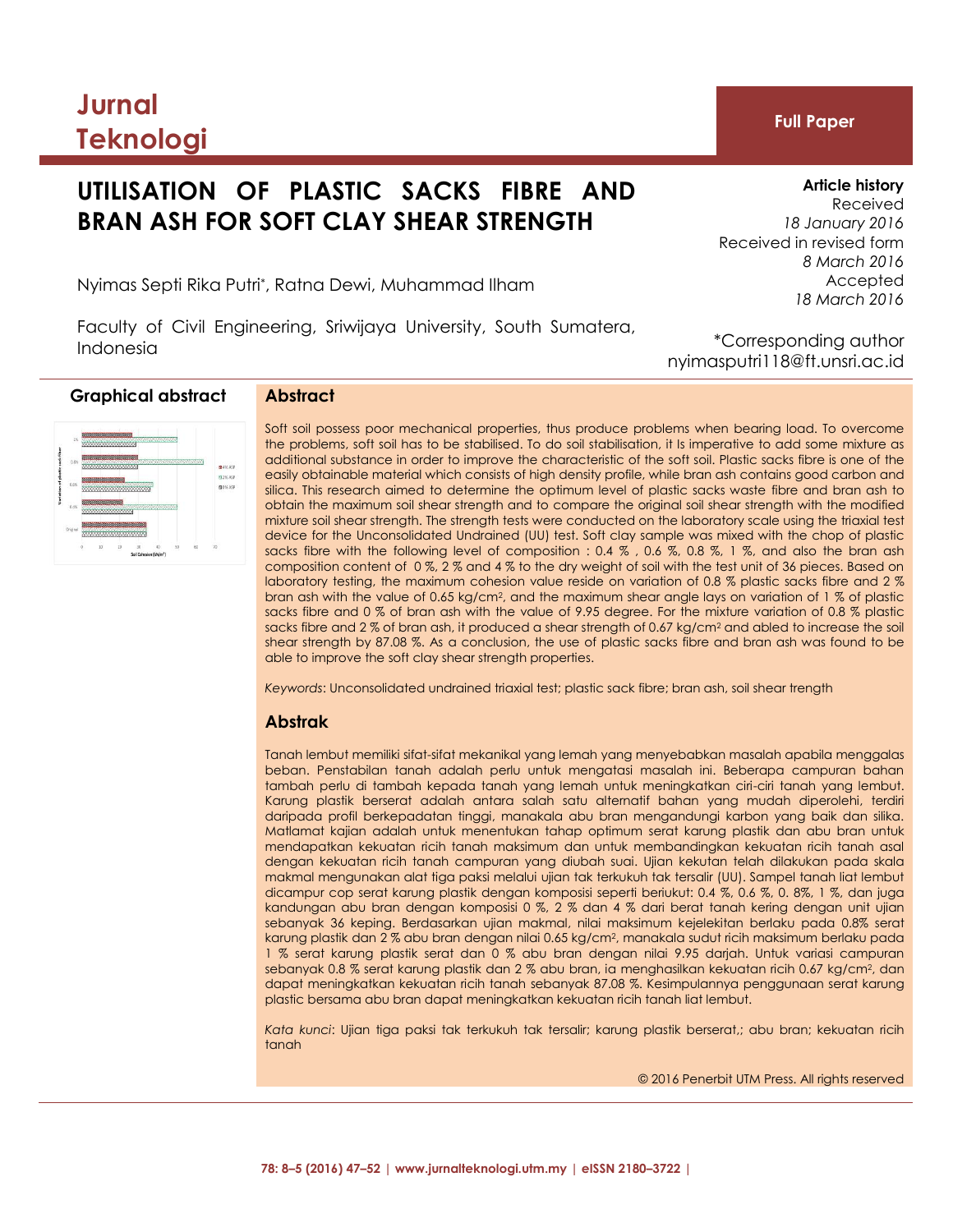# **1.0 INTRODUCTION**

In the construction of infrastructure such as bridge, building, road, and many others, soil plays a critical role. Generally, soil has three parts; soil particle; water; and air; that fill up the space between granular or in other word called pore. Soil is having such characteristic as; soil attribute; classification; and strength; which the value is obtain from laboratory test or in-situ field test [1].

Soil will always have a significant role to construction, but there's a condition where it has to be built on a structure that have less favourable by geotechnical perspective, for example the soft clay. Soft clay generally consist of layers with fine granular shaped such as clay and silt. Soft soils possess poor mechanical properties that create problems when faced to bear the load.

The main problem is, soft soil is greatly influenced by the water content, low soil bearing capacity, low permeability, and slow consolidation process. The nature of soft soil that have low shear strength, made the bearing capacity to be very low. To solve this problem, things that can be done are to stabilise the soil. Soil stabilisation is a method used to improve the soil characteristics such as the shear strength, bearing capacity, and also reduce soil compressibility.

The process of soil stabilisation, could be achieved through mixing with compound such as additive to improve the soft clay properties. Plastic is one of the materials that relatively easy to be obtained, and have a high density profile, while bran ash contains carbon and silica. Previous research has also been conducted by Muntohar [2] who mixed the soft clay with lime, bran ash, and plastic sack fibre. The weight ratio of lime to bran ash was 1:1. The length of the plastic fibre was 10 mm, 20 mm and 40 mm with fibre variation content of 0.1%, 0.2%, and 0.8% of soil dry weight. The result of the research is concluded that with the addition of fibre to the soil and stabilised with lime and bran ash, increased the unconfined compression strength up to 1.6 times while it was 5 times for the tensile strength.

Weathering of land due to chemical reactions produced a composition of the group of colloidalsized particles with a grain diameter smaller than 0.002 mm called clay minerals. Most clay is composed of silica and aluminium tetrahedra octahedra. Silica and aluminium can be partially replaced by other elements in the unity; this state is known as isomorphous substitution. Kaolinite is a mineral of kaolin group, consisting of the arrangement of a single sheet of silica tetrahedra with a sheet of aluminium octahedra with units of the composition. Halloysite is almost the same as kaolinite, but the whole sequence is random bond and can be separated by a single layer of water molecules [3]. The water is usually not much affect the behaviour of non-cohesive soil (granular), for example sand soil shear strength approaching the same on both dry and water-saturated conditions.

But, if water is in the sand layer is not solid, dynamic loads like earthquakes and other vibration strong influence of sliding [3]. There are three mechanisms that cause dipolar water molecules can be pulled by the surface of the clay particles electrically [4]:

- 1) Pull the negatively charged surfaces of clay particles with the positive end of a polar.
- 2) Pull the cations in a double layer with a negative charge of the polar end. Cations are attracted by the surface of the clay particles are negatively charged.
- 3) Hydrogen atoms in water molecules, by hydrogen bonds between oxygen in the clay particles and oxygen atoms in water molecules.

Water is interested electrically, which is located around the clay particles, called a double layer of water. The plasticity of clay is due to the extension of the double layer. Water double layer at the innermost part which is very strongly attached to the clay particles, called absorbed water. Soil particles are composed by clay minerals will be greatly influenced by the amount of negative charge on mineral network, the type, concentration, and distribution of cations which serves to balance the load [4].

Volume changes may occur in the test with an open drainage (drained). Volume change can be either an increase or decrease because of easing depends on the relative density or pressure bridle or cell pressure (confining pressure). Similarly, the behaviour that occurs in cohesive soils is saturated with water when experiencing loading. In testing conditions with open drainage, changes in volume in the form of compression or easing not only depend on the density and tension bridle alone, but depend also on the history of the voltage. Similarly, the imposition of conditions not drained (undrained), the value of pore water pressure depends on the type of clay, and the clay type is normally consolidated or over consolidated. Usually the operation load of the building on the ground, faster than the speed of the water to escape from the pores of the clay due to loading. This situation raises the excess pore water (excess pore pressure) in the soil. When the load is such that it does not happened collapse of the land, then what happens then is the pore water burst out and volume changes occur. Speed volume changes that occur in sand and clay soil is different. Because of the speed of change of the volume of soil will depend on the permeability of the soil. Because of very low permeability clay soils, while the high sand soil, pore water pressure reduced speed will be faster occur on sandy soil. So, for sand soil, changes in volume due to dissipation of pore water pressure will be faster than clay soil [4].

In the study Muntohar [2] to study clay mixed with lime, rice husk ash, fibre and plastic sacks, comparison between heavy lime and rice husk ash is 1: 1. Long fibres used 10 mm, 20 mm and 40 mm and the variation of fibre content is 0.1%, 0.2%, and 0.8% of the dry weight of the soil, the results of the study states that the provision of fibre in the soil stabilised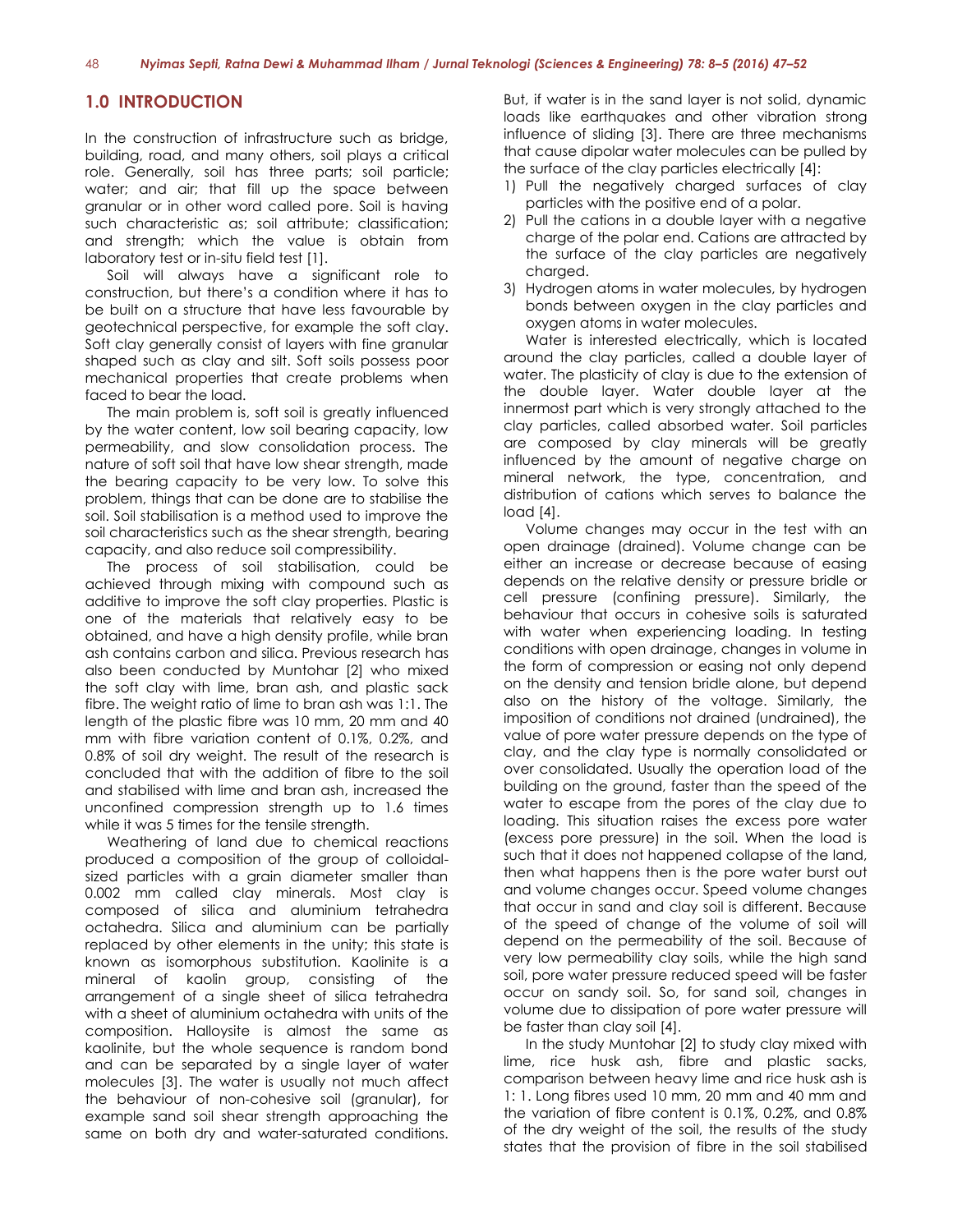with lime and rice husk ash increases free compressive strength of up to 1.6 times and 5 times for tensile strength. Based on the comparative value between tensile strength and compressive strength free, fibre content should be mixed into the soil that ranges from 0.4% - 0.6%. Length of fibre should be used in order to contribute to the resistance tap and drag that is 20 mm to 40 mm or 0.4 to 0.8 times the diameter of the test specimen.

In the study Sazuatmo [4] with the title of a plastic material effect on the shear strength of the clay, the material used is an old plastic bag from waste and will be used as reinforcement material clay. Plastic bags are cut into pieces with a size of 2 x 2 cm², 2 x 1 cm², and 2 x 0.5 cm² and mixed with a percentage of the dry weight of the clay was 0 %, 0.5 %, 1%, 1.5 %, 2 %, and 2.5 %. Each mixture will be made 3 samples. Shear strength testing apparatus used is a direct shear tests and came to the conclusion the addition of a plastic bag with a variety of sizes and fibre content is able to raise the value of the cohesion of the soil, the size of the largest fibre obtained i.e., 2 x 0.5 cm² with a fibre content of 2%. For a fibre content of 1% with a size of 2 x 2 cm² has a value of maximum shear strength of the fibre content and the size of the other.

Endang Setyawati Hisham [5] has also been doing research on the use of plastic bags fibres for reinforcement of clay. Their study used fibre sacks from plastic taken from landfills, and studies were carried out in two stages: the first stage was the stage of preparation of the material in which the plastic sacks were prepared with the basket removed and cut with three variations of sizes of 0.5 cm, 1 cm and 2 cm. Later in the second stage was the stage of start-up design mix variations, variation levels used were 0 %, 0.5 %, 1 %, 1.5 %, 2 %, and 2.5 % and compacted with 3 layers and ground 75 times. Shear strength testing was done by means of direct shear tests. The conclusion was the fibre size of 0.5 cm experienced the highest shear strength for the fibre content of 2 %.

With reference to previous research, further research was conducted on the percentage composition of different ingredients and mix, i.e. plastic sacks fibre and rice husk ash as an ingredient. Plastics include plastic sack with a group PP Woven Bag and rice husk ash contain silica and carbon, a mixture of the two materials is expected to increase the shear strength of soft clay. In this research, comparison of strength was made between the base soil (controlled samples) and the mixture of base soil with plastic sacks fibre and bran ash (improved soil). The use of plastic sacks fibre and bran ash will increase the shear strength of soft clay.

# **2.0 EXPERIMENTAL**

#### **2.1 Sampling Test**

The study was divided into several parts:

- i. Soft Clay samples were taken in the area of Sriwijaya University campus Indralaya
- ii. Collection of plastic sacks fibre originate from the purchase or the used one ex from the rice sacks will be pry for fibre extraction.
- iii. Collection of Bran ash purchased from farmers and through stores that sell the remains of burning paddy.

#### **2.2 Work Preparation**

Soil samples that have been drawn dried or expose in the sun first to make the soil turn into a dry state. Then the soil was filtered through the sieve number 4 and was mixed with other materials such as bran ash and plastic sacks fibre. Plastic sacks fibre being use comes from waste plastic sacks of rice, then cut and pry the fibre part with a length of 2 cm. As for bran ash processed using the sieve number 40.

#### **2,3 Laboratory Testing**

Initial testing is done by testing the soil index properties, and then followed by compaction testing of base soil and also triaxial testing for the base soil. All laboratory tests based on ASTM standards that can be seen in the table 1 below:

| <b>Table 1</b> Testing Standard for Research |  |
|----------------------------------------------|--|
|----------------------------------------------|--|

| No.            | Testing           | Standard              |  |
|----------------|-------------------|-----------------------|--|
| 1              | Water Content     | ASTM D-2216-90        |  |
| $\overline{2}$ | Density           | ASTM D-854            |  |
| 3              | Atterberg         | ASTM D 423-66 and     |  |
|                | <b>Boundaries</b> | ASTM $\bigcap$ 424-74 |  |
| 4              | Sieve analysis    | $ASTM D$ 421 and      |  |
|                | + hydrometer      | ASTM D 422            |  |
|                | Standards         |                       |  |
| 5              | Compaction        | AASHTO T-180          |  |
|                | Testing           |                       |  |
|                | Triaxial UU       | ASTM D 2850-70        |  |

#### **2.4 Testing Programme**

The triaxial test specimen that has been mixed with the plastic sacks fibre Bran ash was fed into the mould compaction standards and was cast according to triaxial mould. Number of test objects made is 36 pieces. The following percentage of the mixture was shown in the Table 2.

#### **2.5 Unconsolidated Undrained Triaxial Testing**

In the unconsolidated undrained (UU) test each variation of the mixture has a total sample of 3 pieces by giving each cell pressure of 1 kg/cm<sup>2</sup>, 1.5 kg/cm<sup>2</sup>,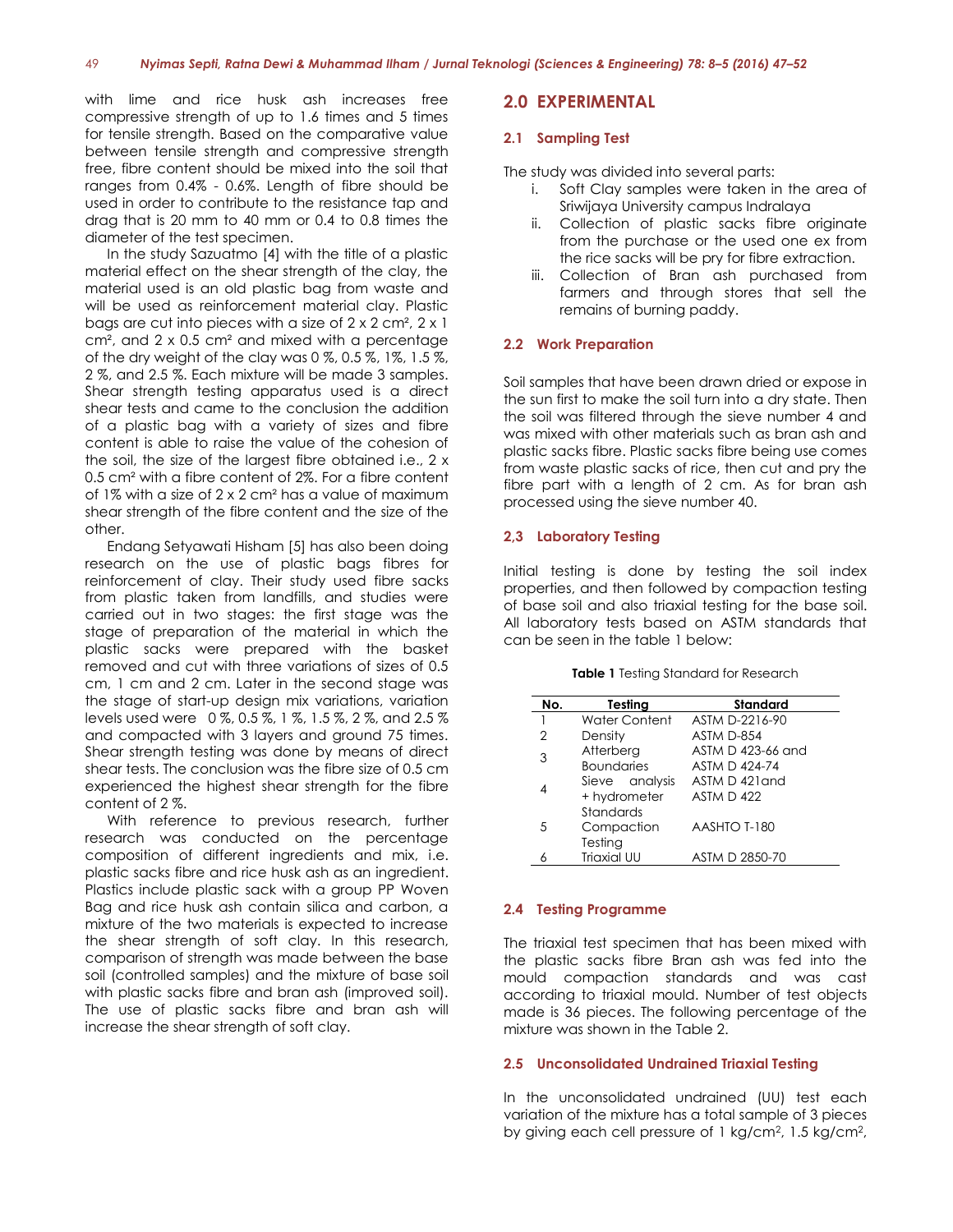and 2 kg/cm<sup>2</sup> . Given axial loading speed of 1.25 mm/min. Testing was stopped when the sample reached a failure.

**Table 2** Percentage variation and number of objects test

| Mix Variation |                                       |                    | Sample Code                   |            |
|---------------|---------------------------------------|--------------------|-------------------------------|------------|
| Soil<br>(%)   | <b>Plastic</b><br>Sack<br>Fibre $(%)$ | Bran<br>Ash<br>(%) | <b>Number</b><br>of<br>Sample | Specimen   |
| 99.6          | 0.4                                   | Ω                  | 3                             | 0.4SKPOASP |
| 99.4          | 0.6                                   | 0                  | 3                             | 0.6SKPOASP |
| 99.2          | 0.8                                   | 0                  | 3                             | 0.8SKPOASP |
| 99            |                                       | 0                  | 3                             | 1SKPOASP   |
| 97.6          | 0.4                                   | 2                  | 3                             | 0.4SKP2ASP |
| 97.4          | 0.6                                   | 2                  | 3                             | 0.6SKP2ASP |
| 97.2          | 0.8                                   | $\overline{2}$     | 3                             | 0.8SKP2ASP |
| 97            |                                       | 2                  | 3                             | 1SKP2ASP   |
| 95.6          | 0.4                                   | 4                  | 3                             | 0.4SKP4ASP |
| 95.4          | 0.6                                   | 4                  | 3                             | 0.6SKP4ASP |
| 95.2          | 0.8                                   | 4                  | 3                             | 0.8SKP4ASP |
| 95            |                                       | 4                  | 3                             | 1SKP4ASP   |

**Total Sample** 36

Description : SK = Plastic Fibre, ASP = Rice Husk Ash

### **3.0 RESULTS AND DISCUSSION**

#### **3.1 Soil Properties Index Testing Results**

The physical properties of the soil samples were shown in Table 3.

#### **Table 3** Soil Properties Index Testing Result

| <b>Soil Testing Type</b>                          | Result         |
|---------------------------------------------------|----------------|
| Original Water Content                            | $33.75\%$      |
| Density (Gs)                                      | 2.53           |
| Soil Sieve Numb, 200 Pass                         | $61.02\%$      |
| Liquid Level (LL)                                 | 48 %           |
| Plastic Level (PL)                                | $21.2\%$       |
| Plastic Index (IP)                                | $26.8\%$       |
| Soil Classification According to<br><b>AASHTO</b> | $A - 7 - 6$    |
| Soil Classification According to<br>USCS          | Inorganic Clay |

### **3.2 Standard Compaction Test Results**

From the compaction test, it is obtained that the optimum moisture content is 20.15 % and the maximum dry weight is 1.62 g/cm<sup>3</sup>. The optimum moisture content of the original land obtained had been used as a benchmark for the provision of water content for soil mix.

#### **3.3 Unconsolidated Undrained (UU) Triaxial Results**

The original soil cohesion and friction angle value acquired is 0.35 kg/cm<sup>2</sup> and 5.25 degree, respectively. The mixed soil test results can be seen in the Table 4. Based on Figure 1, the highest cohesion value is in a mixture of 2 % bran ash and 0.8 % of fibre plastic sacks (0.8SKP2ABS) of 0.65 kg/cm<sup>2</sup> .

For 0 % and 4 % of bran ash composition, soil cohesion tends to be impaired when compared to the original value of soil cohesion, while for each additional 2 % bran ash it increased the value of the soil cohesion with addition of fibre plastic sacks. The smallest value of soil cohesion of  $0.22 \text{ kg/cm}^2$  is obtained on 4 % bran ash and 0.4 % fibre plastic sack (0.4SKP4AB) mixture.

**Table 4** Triaxial UU testing results of soil shear strength

| No. | Variety<br>Mixed | Cohesion<br>Value (kN/m <sup>2</sup> ) | <b>Friction</b><br>Angle<br>(degree) | Shear<br>Strength<br>(kN/m <sup>2</sup> ) |
|-----|------------------|----------------------------------------|--------------------------------------|-------------------------------------------|
| 1   | Original Soil    | 33.93                                  | 5.255                                | 34.81                                     |
| 2   | 0.4SKPOASP       | 26.77                                  | 6.851                                | 27.95                                     |
| 3   | 0.6SKPOASP       | 35.99                                  | 6.99                                 | 37.17                                     |
| 4   | 0.8SKPOASP       | 29.32                                  | 7.714                                | 30.6                                      |
| 5   | 1SKPOASP         | 28.44                                  | 9.95                                 | 30.11                                     |
| 6   | 0.4SKP2ASP       | 50.11                                  | 7.477                                | 51.39                                     |
| 7   | 0.6SKP2ASP       | 37.46                                  | 6.881                                | 38.64                                     |
| 8   | 0.8SKP2ASP       | 63.84                                  | 7.616                                | 65.21                                     |
| 9   | 1SKP2ASP         | 50.11                                  | 6.809                                | 51.29                                     |
| 10  | 0.4SKP4ASP       | 21.57                                  | 5.41                                 | 22.06                                     |
| 11  | 0.6SKP4ASP       | 22.56                                  | 6.83                                 | 23.83                                     |
| 12  | 0.8SKP4ASP       | 29.42                                  | 6.68                                 | 30.2                                      |
| 13  | 1SKP4ASP         | 26.48                                  | 5.9                                  | 27.07                                     |

Description: SKP = Plastic Fibre, ASP = Rice Husk Ash



**Figure 1** Soil cohesion chart value (ASP = Rice Husk Ash)

Based on Figure 2, for every additional of bran ash there would be an increment of friction angle value when compared to the value of the friction angle of original soil. For the additional of bran ash 0 % and 1 % fibre plastic bag (1SKP0ASP), it produced the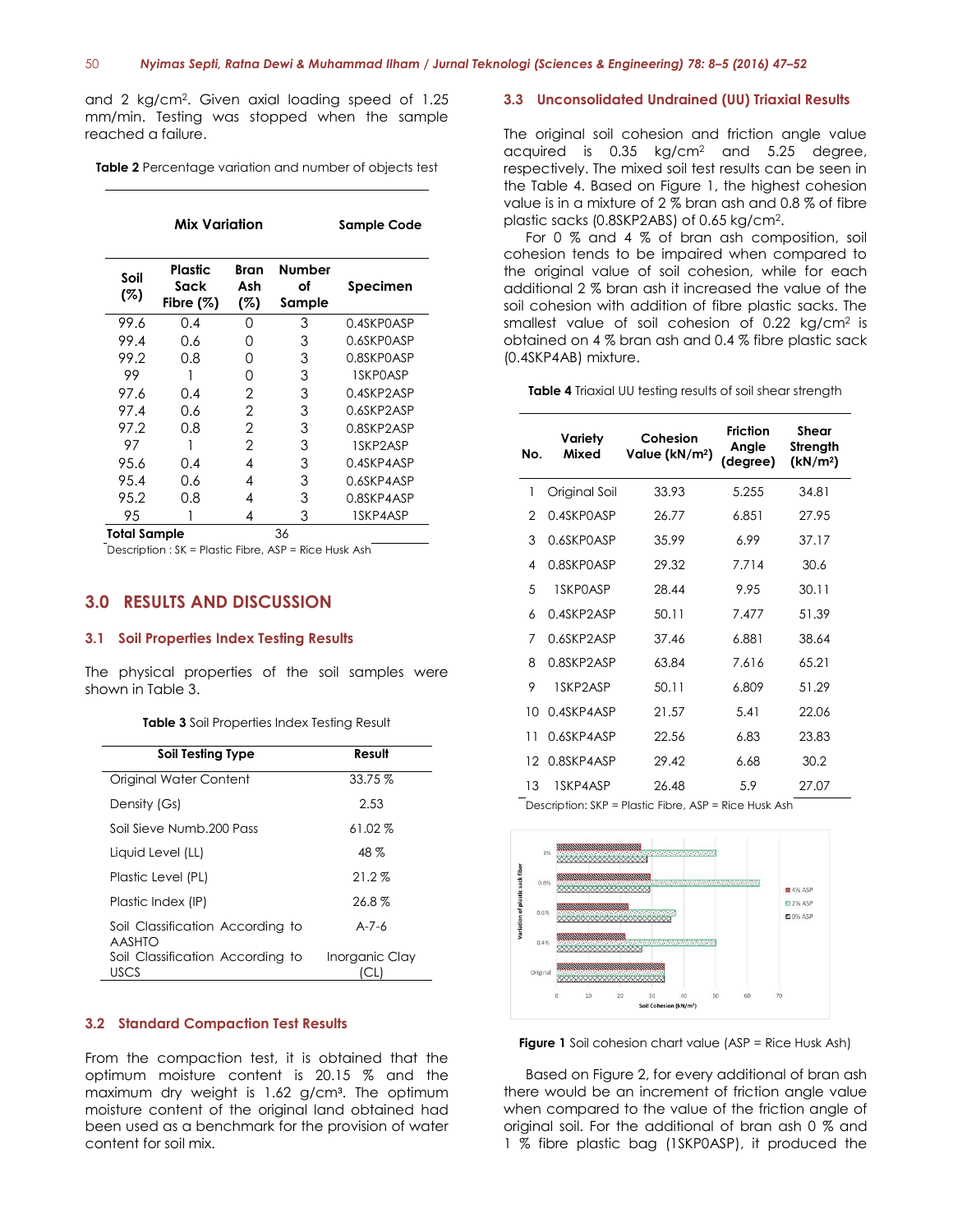largest friction angle value for 9.95 degrees. As for the 2 % bran ash, it produced the greatest value of the friction angle at the time of adding 0.8 % fibre plastic bag (0.8SKP2ASP), with the value of 7.62 degree. With 4 % bran ash addition, maximum friction angle value reached 6.83 degree, also by adding 0.6 % fibre plastic bag (0.6SKP4ABS). The smallest Friction angle value contain of the variation mixture of 4 % bran ash.



**Figure 2** Soil Friction angle value chart (ASP = Rice Husk Ash)

Based on Figure 3, the effect of adding plastic sacks fibre and bran ash tends to be able to increase the value of shear strength when compared to the original value of shear strength. The value of shear strength that contain a mixture of 0.8 % fibre plastic sacks and 2 % bran ash (0.8SKP2ASP) is 0.67 kg/cm<sup>2</sup> . At 0 % bran ash the greatest shear strength value of 0.39 kg/cm<sup>2</sup> was reach with 0.6 % addition of fibre plastic sacks. On the content of 2 % and 4 % bran ashes the highest shear strength value at 0.8 % fibre plastic sacks are 0.67 kg/cm<sup>2</sup> and 0.31 kg/cm<sup>2</sup> , respectively. The smallest shear strength value appears at 4 % mixture of bran ash and 0.4 % fibre plastic bag (0.4SKP4ASP) which is 0.23 kg/cm<sup>2</sup> .



**Figure 3** Soil Friction shear strength value chart (ASP = Rice Husk Ash)

Based on changes of value in Figure 4, the shear strength values tend to increase compared to the value of the original soil shear strength. At the sample 0.8SKP2ASP the shear strength value increased up to 87.08 %, this is achieved because the elastic nature of fibre plastic sacks is able to contribute the binding force (adhesive/grip) of each soil particle, while the bran ash with little amount can react with water to close the cavities of soil. However, with 4 % addition of bran ash will decreased the shear strength value cause bran ash that too much will make the soil became friable and the adhesive bonding of soil particle will be weak and damage.



**Figure 4** The value changing chart of soil shear strength

In the sample 0.8SKP2ASP, the increased shear strength value of 87.08 % occurred. This was due to the fibre plastic sacks that were able to provide the elastic force between grains of soil put, while the rice husk ash to levels that are not too much can react with water thereby closing the empty cavities in the soil granules. However, when the addition of rice husk ash 4 % was done, the shear strength value decreased; due to rice husk ash that was too much which make the soil to become loose as the bonds between grains of soil were damaged and weakened.

**Table 5** Improvement value treated compared to the original soil

|                   |                                                                   | <b>Changing Result of Original</b><br>Soil (%) |                          |                   |  |
|-------------------|-------------------------------------------------------------------|------------------------------------------------|--------------------------|-------------------|--|
|                   | No. Variety Mixed                                                 | Cohesion                                       | <b>Friction</b><br>Angle | Shear<br>Strength |  |
| 1                 | 0.4SKPOASP                                                        | $-20.97$                                       | 30.37                    | $-19.7$           |  |
| 2                 | 0.6SKPOASP                                                        | 6.03                                           | 33.03                    | 6.64              |  |
| 3                 | 0.8SKPOASP                                                        | $-13.5$                                        | 46.8                     | $-12.06$          |  |
| 4                 | 1SKPOASP                                                          | $-16.08$                                       | 89.36                    | $-13.69$          |  |
| 5                 | 0.4SKP2ASP                                                        | 47.8                                           | 42.29                    | 47.5              |  |
| 6                 | 0.6SKP2ASP                                                        | 10.5                                           | 30.96                    | 10.94             |  |
| 7                 | 0.8SKP2ASP                                                        | 88.4                                           | 44.94                    | 87.08             |  |
| 8                 | 1SKP2ASP                                                          | 47.71                                          | 29.58                    | 47.13             |  |
| 9                 | 0.4SKP4ASP                                                        | $-37.64$                                       | 2.98                     | $-36.56$          |  |
| 10                | 0.6SKP4ASP                                                        | $-33.18$                                       | 30.02                    | $-31.59$          |  |
| 11                | 0.8SKP4ASP                                                        | $-14.44$                                       | 27.09                    | $-13.42$          |  |
| $12 \overline{ }$ | 1SKP4ASP<br>Deserintian: CKD - Digetic Fibro ACD - Digo Unply Ash | $-23.27$                                       | 12.2                     | $-22.35$          |  |

Description: SKP = Plastic Fibre, ASP = Rice Husk Ash